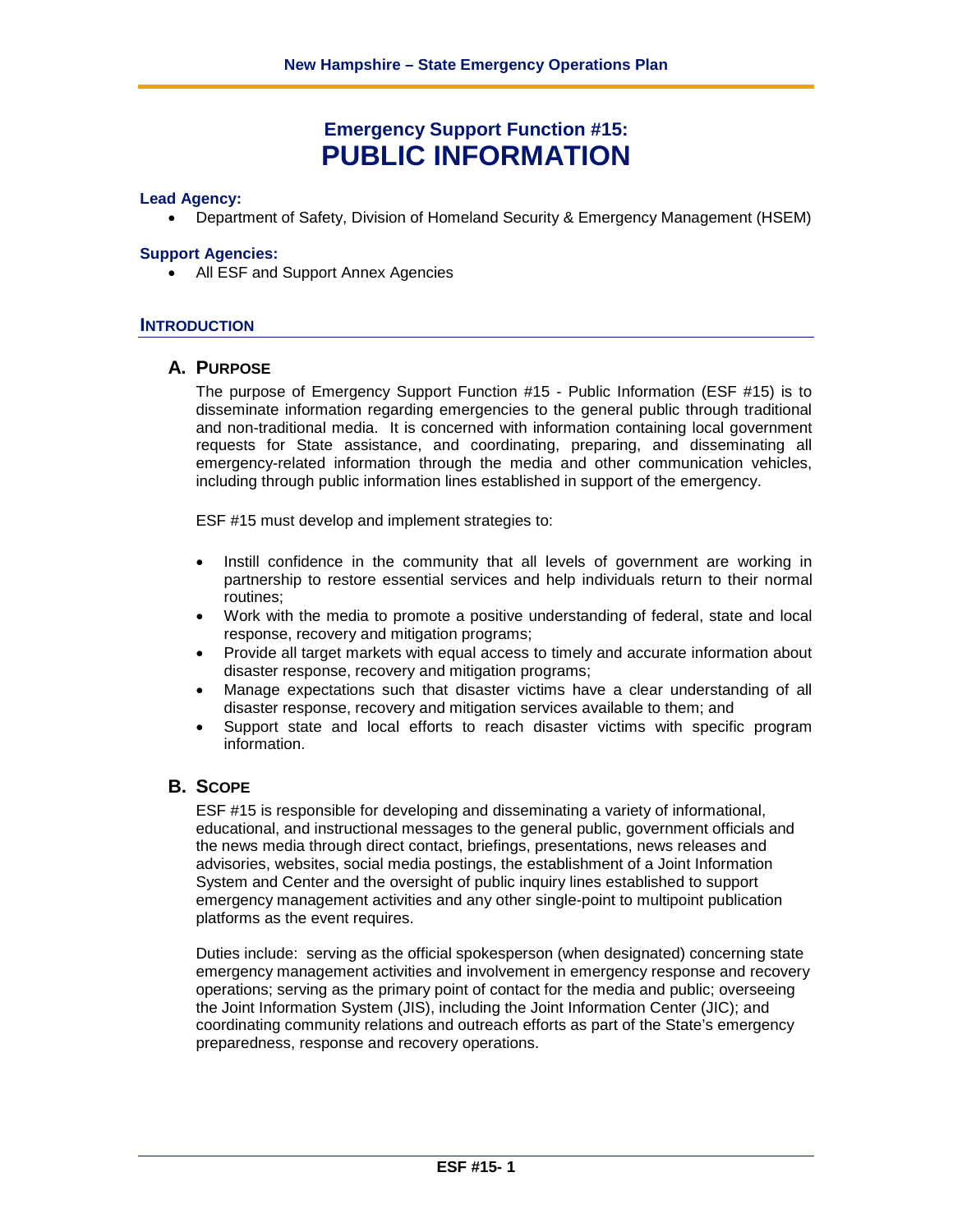### **SITUATION AND PLANNING ASSUMPTIONS**

### **A. SITUATION**

During a disaster or emergency, the means of dispersing public information to affected populations may be severely hindered by overwhelming demand and/or damage to local media or infrastructure caused by a disaster. State assistance may be required to supply critical information. In addition, information circulated by others may be vague, erroneous, or contradictory. The public will demand information for situational awareness, to make appropriate plans for response and to lessen anxiety regarding the disaster or emergency. The development and dissemination of appropriate information is not only important for affected populations but also those outside the impacted area seeking information regarding loved ones possibly involved in the incident or to determine ways in which they may help.

#### **B. PLANNING ASSUMPTIONS**

- **1.** The public needs timely and accurate information for protection of life and property during preparedness for, response to and recovery from a disaster or emergency situation.
- **2.** The public's perception of the emergency or disaster will be affected by its level of preparedness. Tourists will feel particularly vulnerable if they are unaware of the hazards or planned responses occurring in the area.
- **3.** The event may require numerous responding agencies to provide instructions and information. A comprehensive and collaborative approach to information sharing is vital.
- **4.** The State may start or engage a current public information system to augment or enhance local capabilities or when requested by a local agency. A joint information system (JIS) may be initiated by the state to report on the State's preparedness, response, recovery and/or mitigation activities.
- **5.** Preservation of life and property may hinge upon instructions and directions given by authorized State officials.
- **6.** Accurate and expedited dissemination of information is critical, particularly when a terrorist incident has occurred. An act of terrorism may cause widespread concern, and on-going communication of accurate and up-to-date information will help calm fears and limit the collateral effects of the attack.
- **7.** Establishing and maintaining an effective rumor control mechanism will help clarify emergency information to the public.
- **8.** Some events can bring many reporters, photographers, and camera crews into the area which will create a heavy demand upon the emergency public information organization. All emergency workers should be instructed to refer inquiries to public information staff.
- **9.** The public will utilize various venues to gather information including internet and social media outlets.
- **10.** Some incidents will attract interest from government officials and other VIPs. A coordinated approach to meeting the needs of the VIPs and the responding agencies can best be accomplished by scheduling visits through the Joint Information Center.

### **CONCEPT OF OPERATIONS**

### **A. GENERAL**

**1.** State emergency public information will be coordinated through the State Emergency Operations Center (SEOC). If a JIC is established, State-level emergency public information will be provided to the media and public through that facility or virtual center, or one designated by the PIO.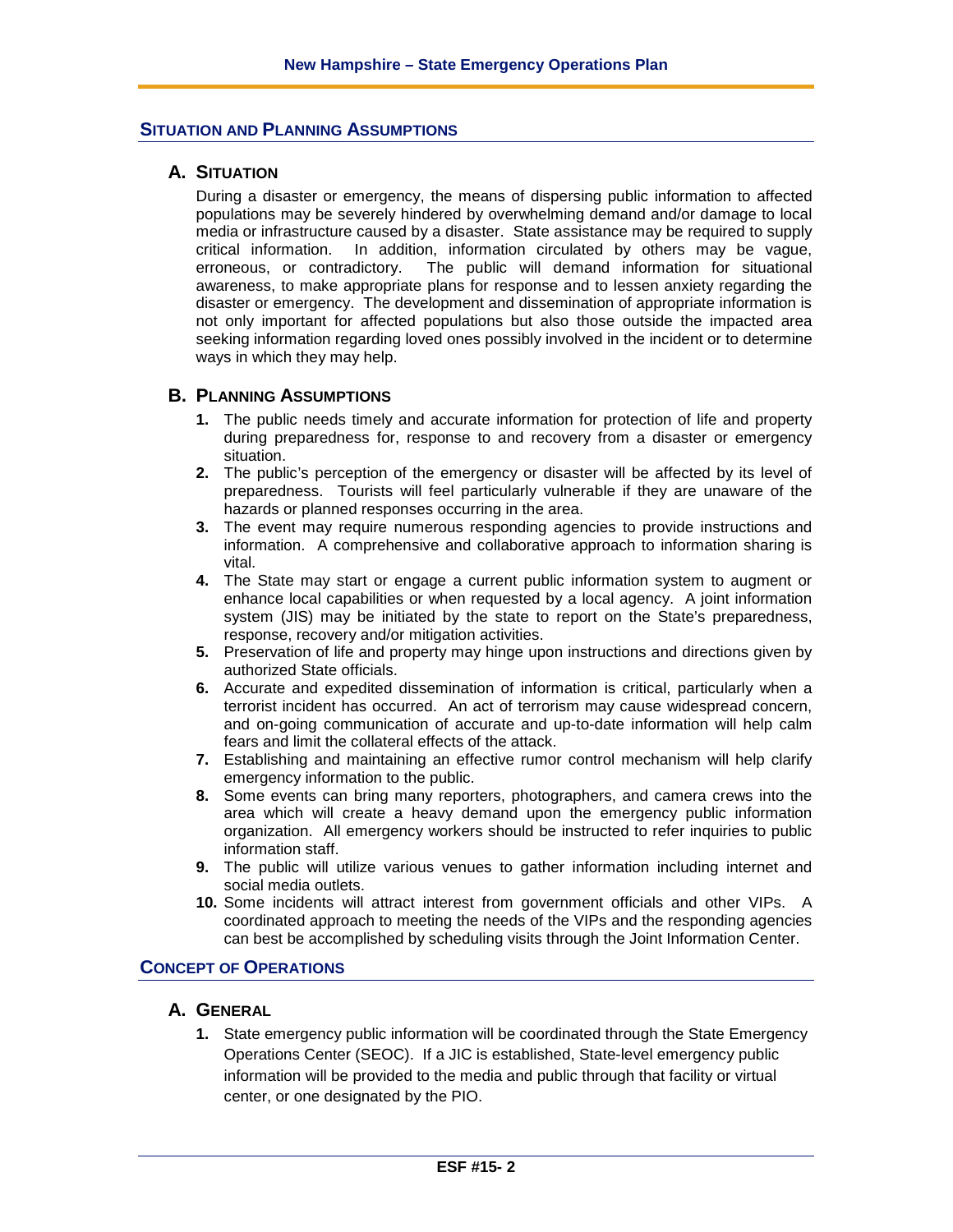Should a nuclear power plant incident occur, appropriate personnel will remain in the SEOC until the activation of the licensee's JIC. Upon activation of the licensee's JIC, the lead PIO will respond to that facility.

- **2.** Agencies involved in the response should assign one lead representative to coordinate information from their agency with other PIO team members before it is released to the public.
- **3.** To the extent possible, information should be coordinated through the JIC and with appropriate agencies prior to release. JIC staff should make record of pertinent information released at briefings and conferences. The JIC should continue to remain operational during all periods of SEOC activation.
- **4.** Public Inquiry Lines/Hotlines should maintain records of numbers of calls received, calling areas, types of questions asked and other pertinent information, as directed by the PIO. The PIO will analyze such information and utilize it in the formation of public information releases.
- **5.** The PIO will provide media with an overview of the emergency situation. Personnel associated with ESF #15 will not provide detailed information related to situations at the local level, as this information is best handled by local officials.
- **6.** Public information and messaging should be made available to all populations, including those with functional or specialized needs. Alternate strategies will need to be developed to ensure these populations receive the most current and critical information in a timely manner.
- **7.** Most people who have limitations that interfere with the receipt of, and effective response to information are self-sufficient, but may need alternate communication methods. The individual is usually the best resource for determining the method for effective communication. Individuals with access and functional needs may have difficulties hearing, seeing, speaking, or understanding. Additionally, individuals for whom English is a second language (ESL) may also experience difficulties receiving and responding to information. Access and functional needs and ESL populations can include persons who:
	- a. Are ethnically and culturally diverse,
	- b. Do not understand English,
	- c. Have reduced or no ability to see,
	- d. Have reduced or no ability to speak,
	- e. Have reduced or no ability to hear, or
	- f. Have limitations in learning and understanding.

In general, all ESFs may require technical assistance and/or guidance for meeting the needs of individuals with these challenges in a timely manner. However, close collaboration and the development of unique strategies will occur with ESF #2, Communications and Alerting, and ESF #6, Mass Care, Housing and Human **Services** 

### **B. ORGANIZATION**

#### **1. Organizational Chart (Command & Control)**

The Public Information Officer shall function as a component of the Command Staff under the direction and control of the EOC Director. **(***See Organizational Chart in SEOP Base Plan. Chapter IV.4.a).*

#### **2. Operational Facilities/Sites/Activities**

The Public Information Team may have to operate or participate with several emergency agencies and/or co-locate at several emergency facilities and virtual facilities simultaneously (in-state or in another state through mutual aid). A listing of the teams and facilities through which ESF #15 may have to function follows:

a. **Joint Information System (JIS)/Joint Information Center –** The joint information system mission starts as soon as an event begins that could develop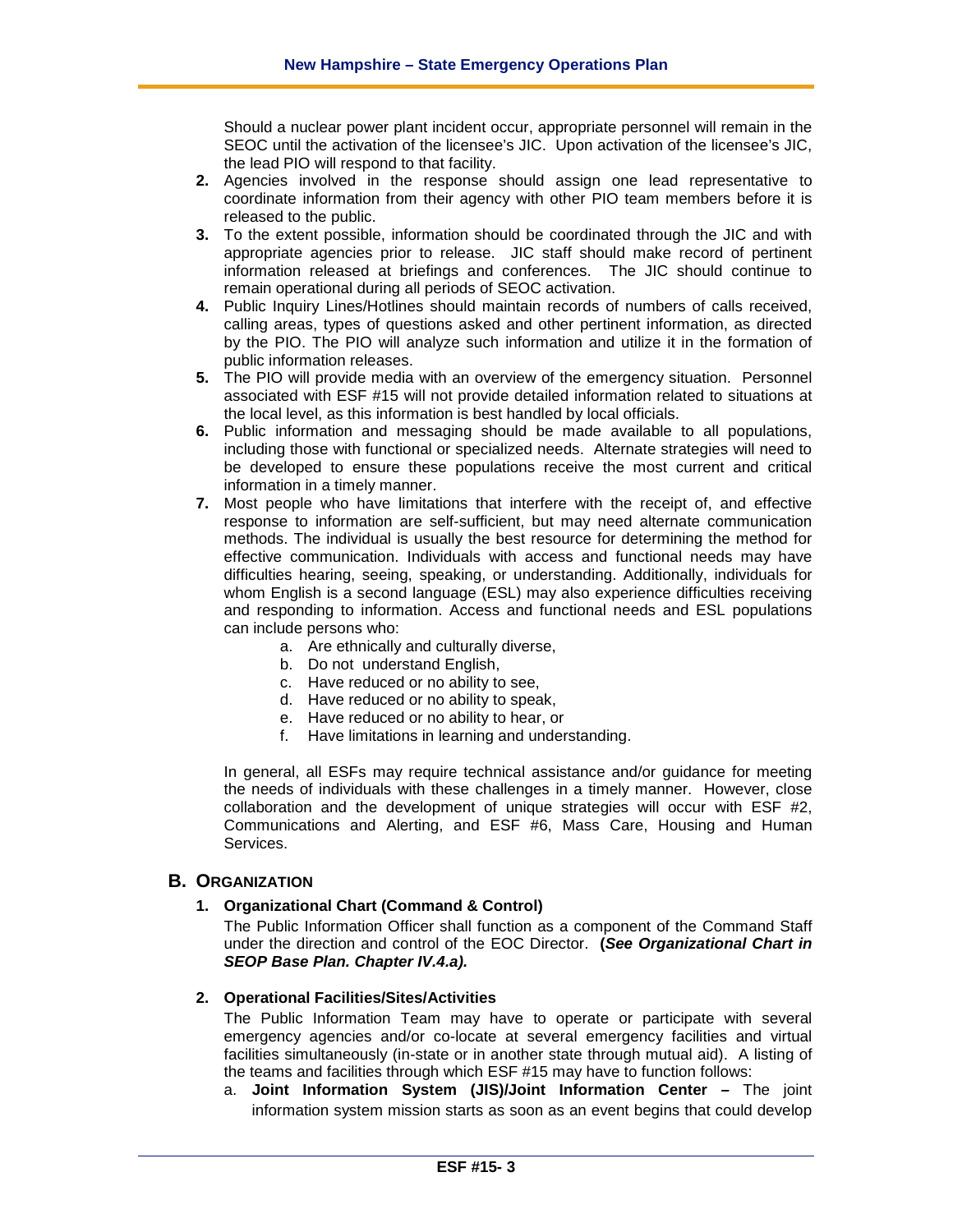into a major disaster. Because of the critical nature of providing emergency information to disaster victims, time spent getting organized rather than responding at the time of an event can lead to confusion and a loss of public confidence.

The State Lead PIO for the disaster is responsible for directing and coordinating the joint information system (JIS) and for making sure the joint information center is established, staffed and functioning efficiently. The JIS is responsible for implementing state media strategies that include systems to provide the disaster victims, the general public, and various target audiences with accurate, timely, consistent and easy-to-understand information about disaster response, recovery and mitigation operations.

When one or more agencies are involved in a State response, or upon request, a JIC will be established. The agencies involved with the response, as capable, will assign a representative to the JIC to ensure a cohesive and collaborative release of information and fulfillment of other JIS related activities. The State PIO will assume the lead responsibility for the JIS unless otherwise designated.

- b. **State Emergency Operations Center –** Upon activation of the SEOC, the EOC Director will request the presence of Public Information Staff to report to the SEOC. Specific missions will be tasked to support the emergency response of the State response, ESFs and other Support agencies. The SEOC functions as the "clearinghouse" that is used to coordinate public information, affairs and external communications activities, including the set-up (as determined necessary) of public inquiry lines and a JIC. The JIC at the SEOC will be the focal point for release of information regarding state response and provide for the needed public affairs support and tracking of the status and activities of other facilities and entities activated by the SEOC, provide informational awareness to/from support agencies and any other matters necessary for an effective public information response necessary for the emergency operation.
- c. **State Emergency Operations Center Mission Tasking -** The Public Information Officer will forward requests for assistance to the agency or agencies that have the most appropriate resources and expertise to accomplish the task. Mission Tasks will be posted to the appropriate emergency data management system and reviewed periodically to assure the most up-to-date information is provided.
- d. **Field Operations and Facilities –** Dependent upon the emergency response, support of personnel associated with ESF #15 may be required "in the field." VIP visits, media interviews, etc. may be requested closer to the incident site(s) at which time, a member of the JIC should be present. The Public Information personnel at the SEOC should be informed of, and to the greatest extent possible, schedule such assignments to the field in consultation with the SEOC Director and the Incident Manager on the scene.

During some emergencies such as those involving incidents at nuclear power plants, PIO representatives may begin at the SEOC and then be activated to a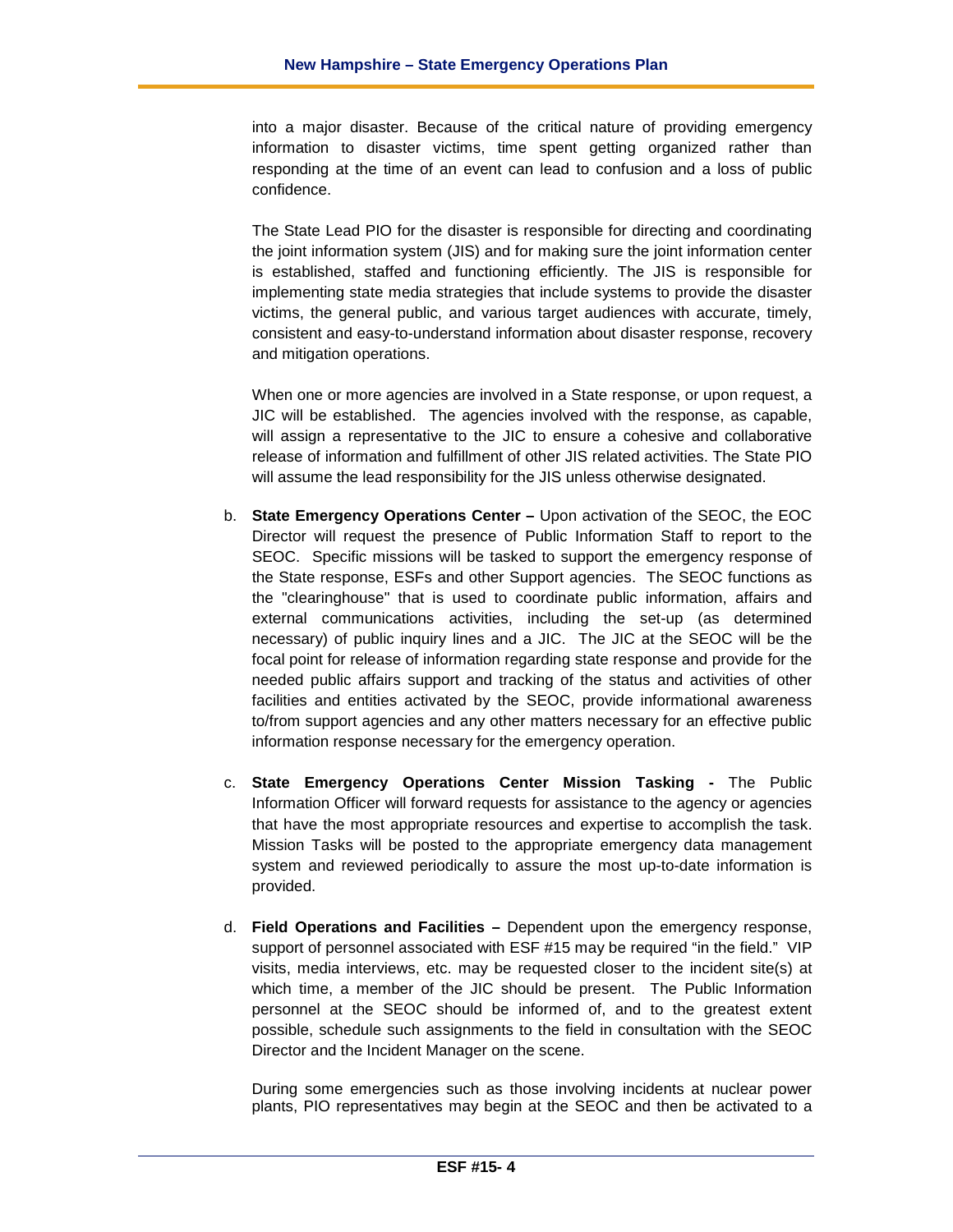JIC established at the site or virtually. A representative will remain at the SEOC to assure the effective information flow to and from the JIC to the SEOC.

It is understood that local public affairs personnel will maintain their responsibilities for public affairs and external communications to and from their residents and visitors. They may, however, request assistance from and/or become part of the State response JIS if their local resources become overwhelmed.

- e. **Public Inquiry Lines/Hot Lines -** Depending upon the incident, the PIO may activate public inquiry or "hot lines" to gather and provide information to the general public. Call-takers will be provided by the PIO the most up-to-date information available for public release. Public Inquiry Lines will document calls, including area of origination and types of calls/requests/comments. This information will be passed to the JIC to assist in determining appropriate messaging strategies to meet the needs of the public. Documentation of all calls received will be provided to HSEM/PIO at the closing of the lines.
- f. **Federal Resources -** When the PIO foresees or has a need for resources not otherwise available, action will be taken to secure such resources through the *National Response Framework* (NRF).

During an incident when federal resources are requested, Federal, State, and local authorities share responsibility for communicating information regarding the incident to the public. Actions taken are a critical component of incident management and must be fully integrated with all other operational actions to ensure the following:

- i. Delivery of incident preparedness, health, response, and recovery instructions to those directly affected by the incident, and
- ii. Dissemination of incident information to the public, including functional needs populations.

Requests for federal assistance will be made through the EOC Director (or designee) to FEMA.

g. **Contracts and Contractors -** Agency(ies) contracts may be utilized or access to State of NH or private sector contracts may be made through coordination with ESF #7- Resource Support. Use of contracted personnel and services will be utilized only to supplement and not supplant those services available through normal state channels and resources.

### **PHASED ACTIVITIES**

### **A. PREVENTION ACTIVITIES**

- **1.** Reviewing member/support agency missions, capabilities and resources on a set basis. Maintaining up-to-date listings from each, including current points of contact.
- **2.** Developing staffing rosters to be utilized during SEOC activations and assuring adequate training is provided to personnel to serve as representative in SEOC for extended periods of time.
- **3.** Exploring news/information strategies including use of internet and social media.
- **4.** Providing training and materials for public inquiry lines, including methods for collecting and documenting calls received and appropriate response.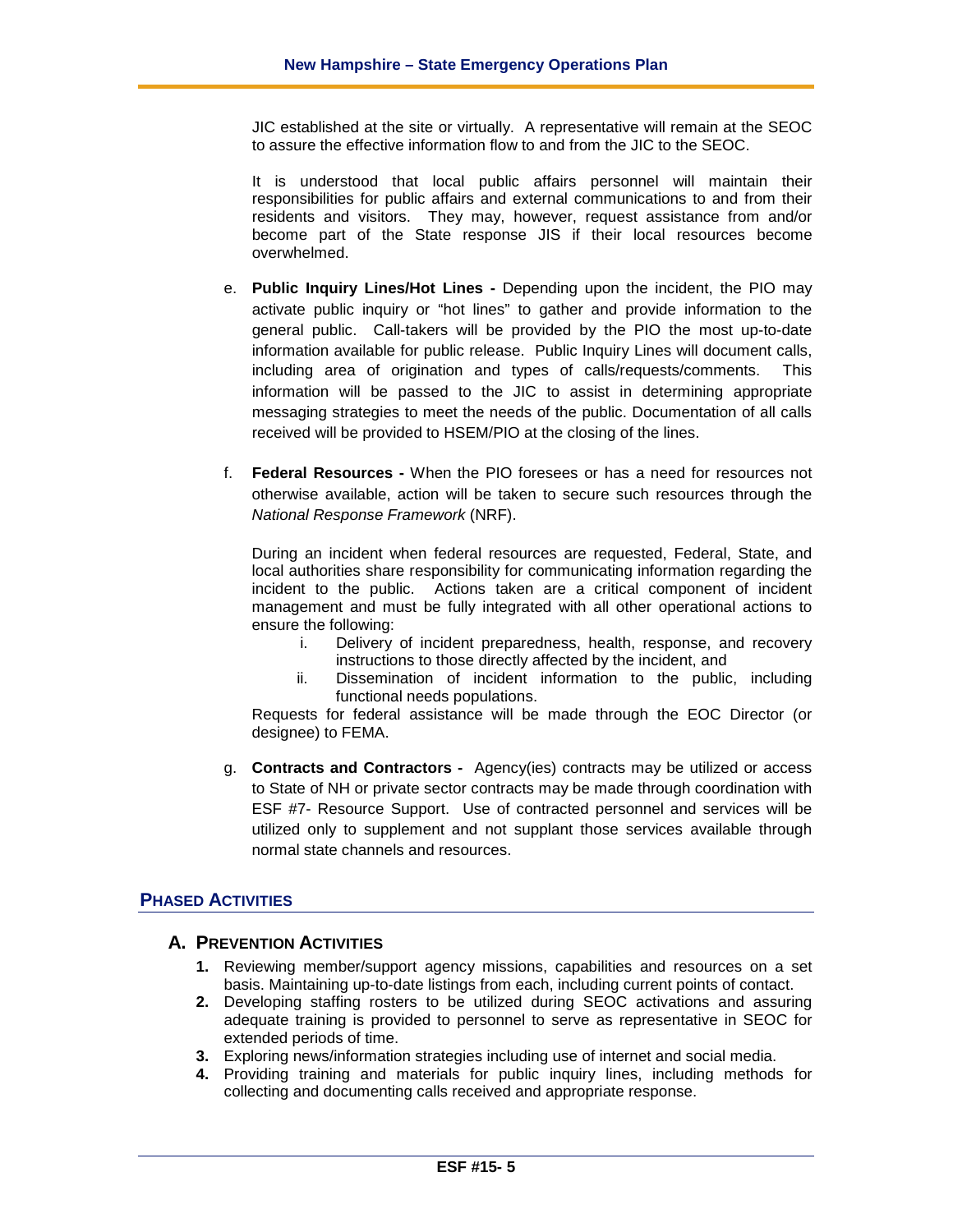- **5.** Annually reviewing the Department of Homeland Security Core Capabilities and integrating tasks as appropriate.
- **6.** Integrating NIMS principles in all planning.

### **B. PREPAREDNESS ACTIVITIES**

- **1.** Providing training and materials for public inquiry lines, including methods for collecting and documenting calls received and appropriate response.
- **2.** Maintaining a current list of media contacts.
- **3.** Preparing pre-scripted templates of news releases, media presentation, etc. for utilization during emergency situations.
- **4.** Developing strategies to meet information needs of special and/or functional needs populations.
- **5.** Annually reviewing the Department of Homeland Security Core Capabilities and integrating tasks as appropriate.
- **6.** Integrating NIMS principles in all planning.

### **C. RESPONSE ACTIVITIES**

- **1.** Reviewing and updating of this Appendix on an annual basis.
- **2.** Reviewing member/support agency missions, capabilities and resources on a set basis. Maintaining up-to-date listings from each, including current points of contact.
- **3.** Developing staffing rosters to be utilized during SEOC activations and assure adequate training is provided to personnel to serve as representative in SEOC for extended periods of time.
- **4.** Maintaining a current list of media contacts.
- **5.** Preparing pre-scripted templates of news releases, media presentation, etc. for utilization during emergency situations.
- **6.** Developing strategies to meet information needs of special and/or functional needs populations.
- **7.** Providing training and materials for public inquiry lines, including methods for collecting and documenting calls received and appropriate response.

### **D. RECOVERY ACTIVITIES:**

- **1.** Continuing to assign and schedule sufficient personnel to cover an activation of the SEOC for an extended period of time. Providing updates and briefings for any new personnel reporting for duty. Maintaining and updating WebEOC as appropriate for all Public Information activities. Seeking information concerning projected date the SEOC will deactivate, as needed.
- **2**. Continuing to evaluate and task personnel with support requests for impacted areas and populations.
- **3**. Continuing to coordinate activities and requests with partner agencies and other support agencies.
- **4**. Beginning deactivation sequence for unneeded facilities.
- **5.** Determining length of time public inquiry lines will still be needed. Gathering documentation on calls and continue providing accurate and current information for operators. As appropriate, closing public inquiry lines.
- **6**. Identifying and tracking any lost or damaged equipment and record any personnel injuries or equipment accidents.
- **7.** Continuing to provide information to the media and public, as necessary.
- **8.** Determining appropriate time to stand-down JIC and revert public affairs and external communications needs back to individual agencies. HSEM will continue to provide media with contact information and respond to questions/requests for information as to the overall state response and those of a general nature.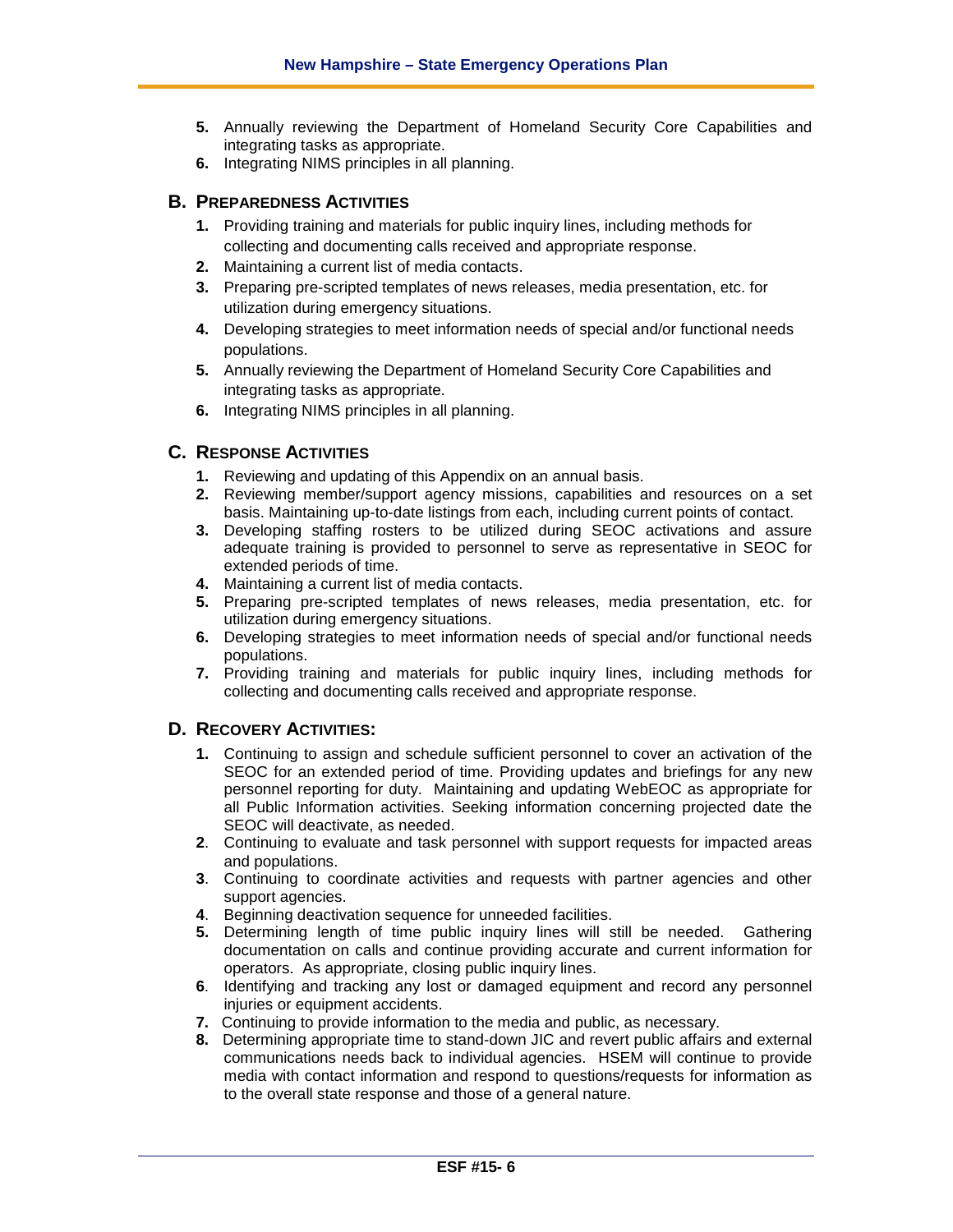- **9**. If mitigation and/or redevelopment phase is probable, start pre-planning needed activities/actions with agency, State, and/or federal officials.
- **10**. Continue development of the "After-Action Report."

### **E. MITIGATION**

- **1.** Providing updates and briefings for any new personnel reporting for or assigned to Public Information activities. Maintaining and updating WebEOC, as appropriate.
- **2.** Publicizing significant accomplishments (Success Stories) that highlight mitigation efforts.
- **3.** Supporting any continuing requests for information from the media or state/federal officials.
- **4.** Continuing supporting local public information officials, as requested and as appropriate.
- **5**. Continuing to provide preparedness and public safety messaging to the public.
- **6**. Continuing to document matters that may be needed for inclusion in agency or state/federal briefings, situation reports and action plans.
- **7.** Incorporating information received from public inquiry lines, activities taken and needed in development of "After-Action Report." Utilize the "After-Action Report" in developing materials and preparations for future incidents.
- **8.** Investigating new methods and channels of public information and external communications for possible use in future incidents, or as needed. Including those that may be pertinent to meeting the information needs of specialized or functional needs populations.

### **ROLES & RESPONSIBILITIES**

### **A. ACTIVITIES ASSOCIATED WITH FUNCTION:**

Activities associated with ESF #15 include, but are not limited to:

- **1.** All coordinating and cooperating agencies will provide available, trained personnel to serve as representatives in the SEOC. Maintain and update WebEOC as needed.
- **2.** Establishing mechanisms and strategies to accommodate the public information and external communication needs of the public and various other audiences during an event.
- **3.** Developing and being prepared to implement messaging for specialized populations and those with functional needs.
- **4.** Utilizing information gathered from previous events/activities to ensure capabilities for a rapid, effective and efficient response.
- **5.** Determining the organization and implementation strategy of a Joint Information System and establishment of a Joint Information Center.
- **6.** Ensuring all personnel have sufficient training and capabilities to fulfill responsibilities during an event, including use of facilities and available electronic/technical systems (data management software, etc.)
- **7.** Identifying and determining implementation capabilities of emergent communication methods and channels.
- **8.** Encouraging all personnel to have access to their agency's available and obtainable resources, including current, up-to-date points of contact, letters of agreements, memorandums of understanding, resource and capabilities listings, mission statements, etc.
- **9.** Ensuring that agency-specific and JIS plans are maintained and kept current.
- **10.** Actively participating in and support preparedness activities and campaigns aimed at populations and organizations (i.e. www.nh.gov/ReadyNH, business emergency plans, etc.)
- **11.** Participating in the evaluation, prioritization and mission assignment of Public Information resource requests submitted to the SEOC. Support requests through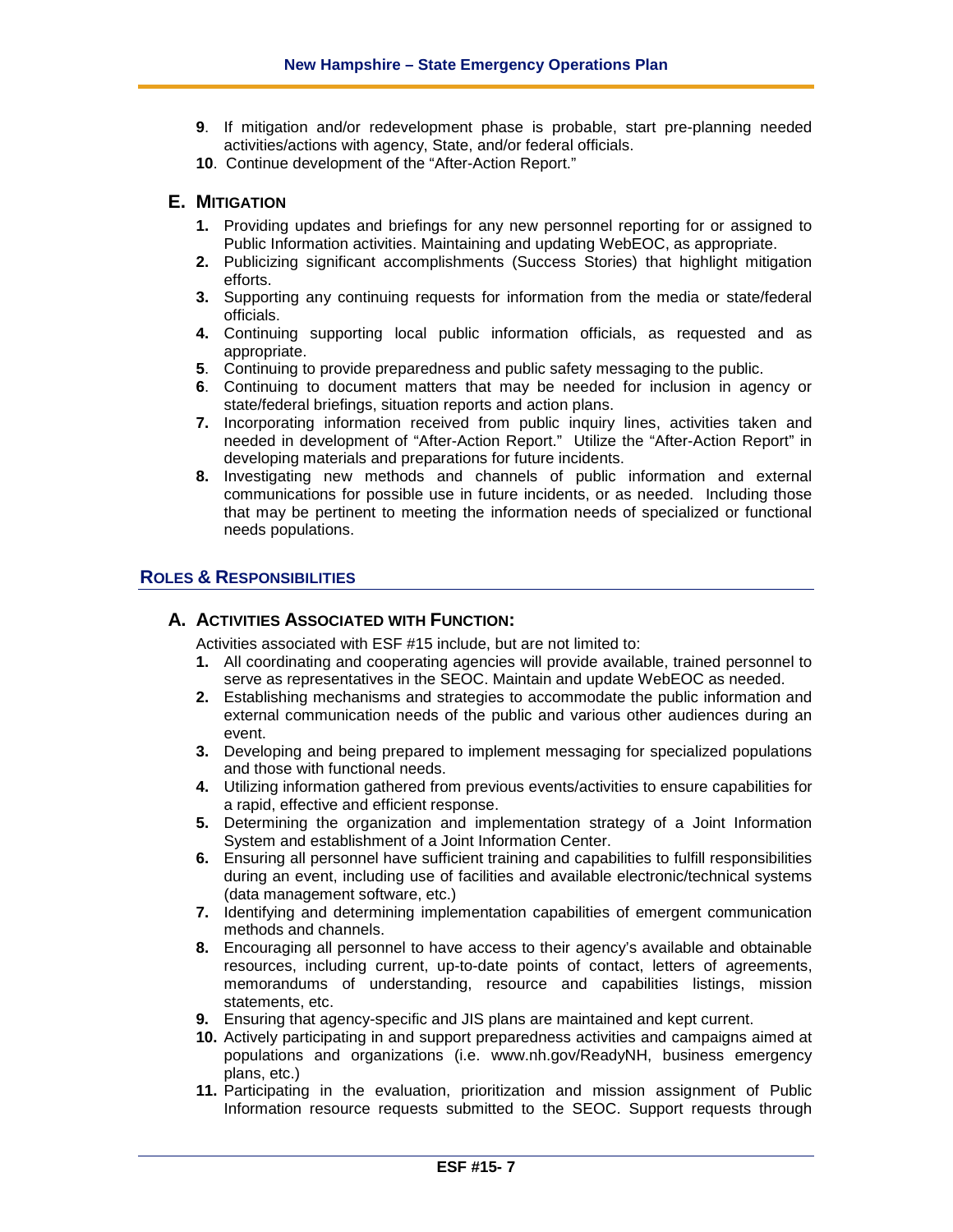available resources of cooperating agencies and other potential sources, including resources that are available through associations, compacts, other agency divisions or offices, and/or FEMA.

- **12.** Supporting the development of situation reports and action plans during activation of the SEOC. Maintain updated information.
- **13.** Assisting in the evaluation of human resource public affairs and external communication needs of the impacted populations.
- **14.** Pre-scripting EAS and other messaging as appropriate.
- **15.** Participating as appropriate and as requested in HSEEP-compliant drills and exercises.
- **16.** Assuring all Public Information lead personnel (e.g., those who will play supervisory or directive roles, including SEOC representatives) are trained in NIMS and receive other appropriate related training.
- **17.** Maintaining position logs in WebEOC, providing appropriate and pertinent information to other appropriate personnel.
- **18.** Developing and implementing system/procedures for meeting the needs for VIP and media visits in the field.
- **19.** Maintaining up-to-date media and state official contact lists.
- **20.** Reviewing and updating Mission Tasking on a regular basis.
- **21.** Providing Subject Matter Experts (SMEs) as requested to support emergency response public information activities, as requested and appropriate.

### **B. COORDINATION WITH OTHER EMERGENCY SUPPORT FUNCTIONS:**

The PIO will coordinate, as appropriate, with ESFs and Support agencies by providing:

- **1.** Notifying partners of available resources and capabilities.
- **2.** Providing availability of subject matter experts for specialized public information requirements.
- **3.** Providing available resources, capabilities and personnel for assisting ESFs and other Support agencies in fulfilling their missions.
- **4.** Providing a JIC to ensure public affairs and external communications needs of the public, and other audiences, are provided in a comprehensive, cohesive method.
- **5.** Notifying any pertinent information that may impact the ability of the appropriate ESF/ to carry out their missions/tasks.

### **C. SEOP HAZARD-SPECIFIC INCIDENT ANNEXES WITH ESF #15 RESPONSIBILITIES:**

- Terrorism
- Radiological Incident at Nuclear Power Plant
- Hazardous Materials
- Public Health Emergency

### **FEDERAL RESPONSE INTERFACE/STATE & INTERNATIONAL MUTUAL AID**

When the public affairs and external communication requests exceed the capability of the State or the incident rises to the level of national attention, the Public Information Officer will coordinate activities with the coordinating Federal agency for ESF #15 and the Public Affairs and External Communications Support Annex under the provisions of the *National Response Framework (NRF).* State and International Mutual Aid agreements (EMAC/IEMAG, etc.) may also be activated as the situation warrants.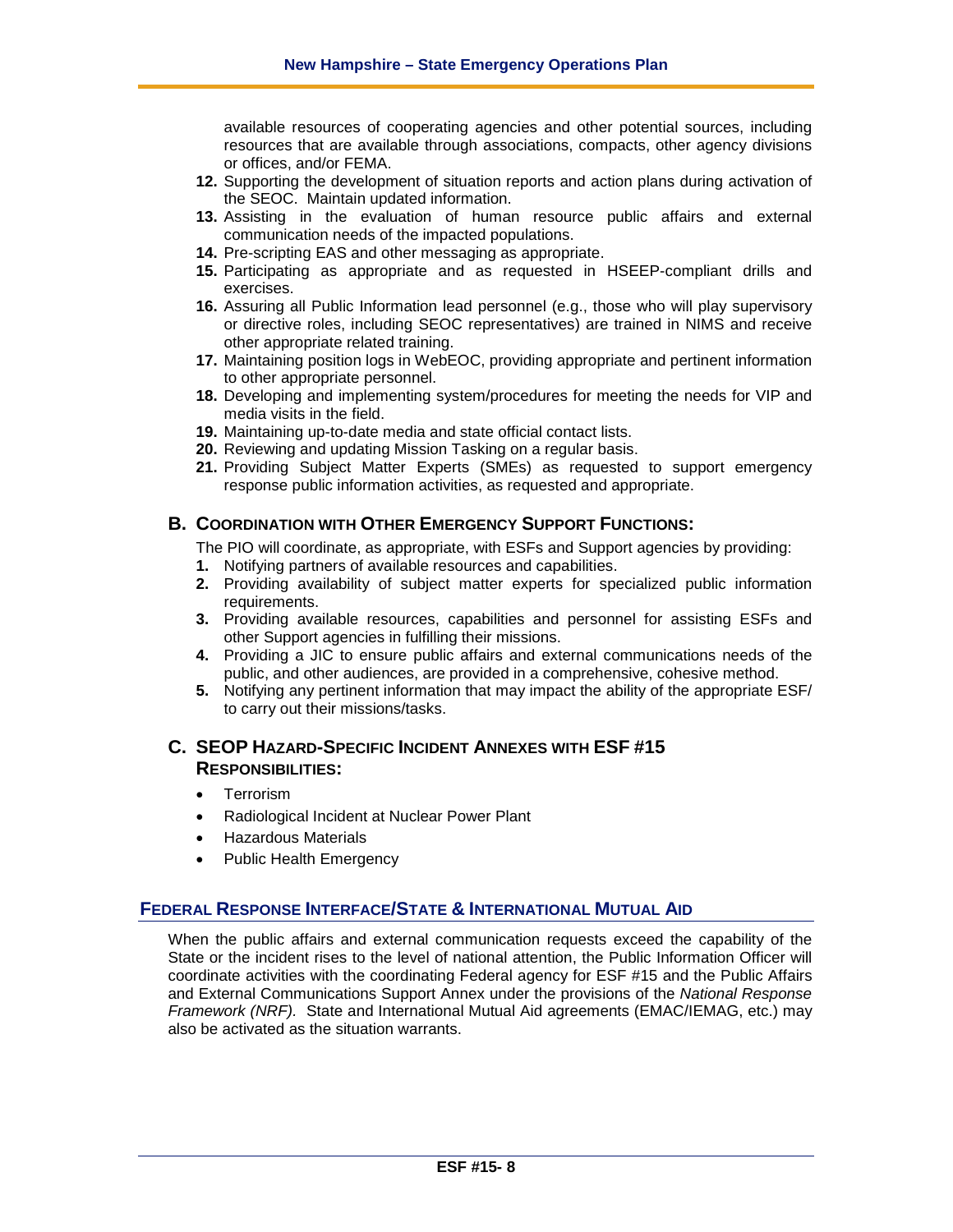#### **ADMINISTRATION AND LOGISTICS**

### **A. POLICIES:**

- **1.** All agency and Support Plans provide for administrative and logistical support necessary to maintain a 24-hour, 7-day-a-week sustained operation.
- **2.** Administrative and logistical support of operational field elements when a JIC is established will be through the HSEM PIO who will serve as lead and all other appropriate supporting agencies.
- **3.** Provision is made by each participating agency to record and document all resources used in support of the emergency operation and provide such information to the HSEM PIO for consolidation and recording.
- **4.** Participating agencies will be notified when threshold levels are reached for implementation of any federal assistance programs or requests from mutual aid compacts.

### **B. NOTIFICATION AND REPORTING:**

### **1. Notification**

- a. The N.H. State Police, a municipality or State Agency will notify HSEM that an incident has occurred, or has the potential to occur, that threatens or impacts an area of New Hampshire. HSEM will gather information for on-going situational awareness and notify ESFs, as appropriate.
- b. HSEM personnel will make the decision to activate the SEOC and determine level of activation. In some instances, due to the impact of the incident, the need for information and support from the PIO may precede the activation of the SEOC. When such occurs, the HSEM PIO, in consultation with the affected agencies and the HSEM Director, will make the decision to activate.
- c. If SEOC activation is determined to be necessary, the HSEM Director will notify the HSEM PIO of the activation and to have the PIO request designated personnel to report to the SEOC.
- d. The HSEM PIO will then notify the appropriate Coordinating Agencies and determine coverage/duty roster needs for the Support Agency presence in the SEOC and at other appropriate JIC facilities that may need to be established. WebEOC will be utilized to provide continual situational awareness.
- e. All Support agencies will make appropriate notifications to their appropriate regions, districts or local offices.
- f. The above notification process will be utilized for all phases of activation and activities in which the ESF will be involved.

#### **2. Event Reporting**

- a. Event and position logs should be maintained by each agency in sufficient detail to provide historical data on activities taken during the event.
- b. Event and position logs should be maintained by each agency in sufficient detail to provide historical data on activities taken during the event. Agencies are also expected to keep their Lead Agency updated upon all activities and actions. The HSEM PIO will be responsible for reporting activity to the EOC Director and other appropriate incident leadership.
- c. The Coordinating Agency will be responsible for making periodic reports to affected ESF Lead and other Coordinating agencies on activities taken by the PIO, in total, during the event and assure they are properly documented.
- **3. Agreements/MOUs, etc.**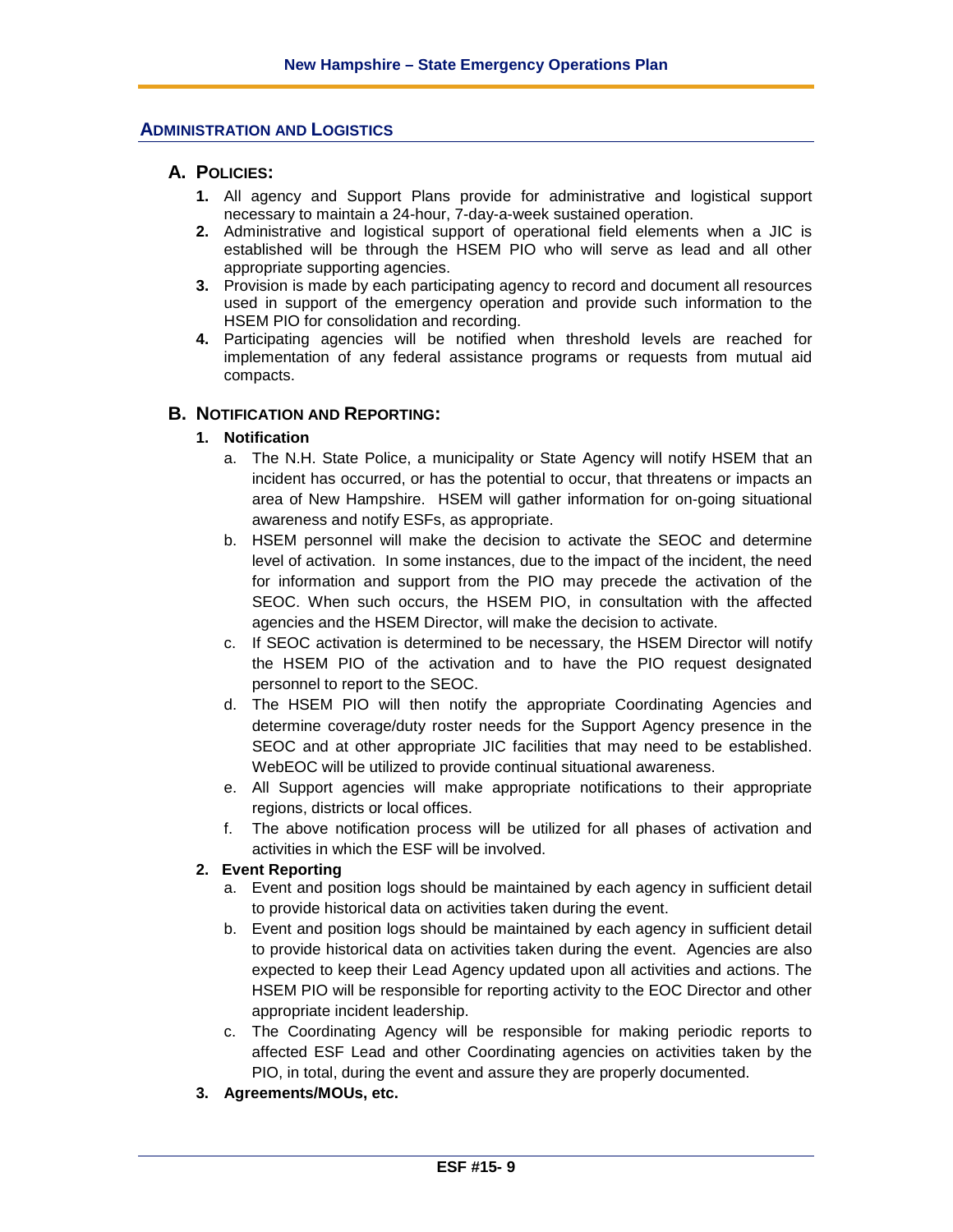Coordinating and Cooperating Agencies will maintain up-to-date agreements and Memorandums of Understanding, Letters of Agreement (MOU/LOA) with various other agencies, regions, states or countries, as appropriate. Each agency is responsible for keeping these documents updated and with appropriate points of contact. Cooperating Agencies should keep the Coordinating Agency informed of any such agreements which may impact resources or capabilities during an emergency incident. The State of New Hampshire also maintains agreements and mutual aid compacts on behalf of various organizations. These may be activated as the situation warrants.

### **DEVELOPMENT, MAINTENANCE AND IMPLEMENTATION OF ESF/SEOP**

### **A. RESPONSIBILITIES**

Development, maintenance, and implementation of this Appendix rest with the Coordinating Agency in consultation and collaboration with the Cooperating Agencies.

Coordination, input, and assistance should be sought from all the agencies involved in the Appendix activities. An annual review of the Appendix should be conducted with information provided to HSEM for incorporation into the next SEOP scheduled update. This does not preclude the incorporation of any changes immediately into the Appendix. If information collected is of serious enough nature to require immediate revision, HSEM will produce such a revision of the SEOP ahead of schedule.

### **B. CORRECTIVE ACTIONS**

Following each activation, exercise, etc., an After-Action Report should be conducted by the Coordinating Agency with the appropriate Cooperating Agencies. A Corrective Action/Improvement Plan should be developed and incorporated into the response activities when updated.

### **C. UPDATING & REVISION PROCEDURES**

The primary responsibility for the development and overall maintenance of the SEOP belongs to HSEM. Assistance and input will be sought from all ESFs and Support agencies.

### **ATTACHMENTS**

### **A. PLANS**

- **1.** State Hazard Mitigation Plan
- **2.** Individual Coordinating & Cooperating Agencies' Public Information Plans DRAFT
- **3.** JIS Plan DRAFT (Maintained at HSEM)

#### **B. LISTINGS/MAPS**

Maintained by individual Coordinating & Cooperating Agencies

- **1.** Media Contacts Lists DRAFT
- **2.** Agency PIO Contact Lists DRAFT

### **C. MOUS/LOAS**

Developed and maintained by Coordinating & Cooperating Agencies

- **1.** Emergency Management Assistance Compact
- **2.** International Emergency Management Assistance Compact